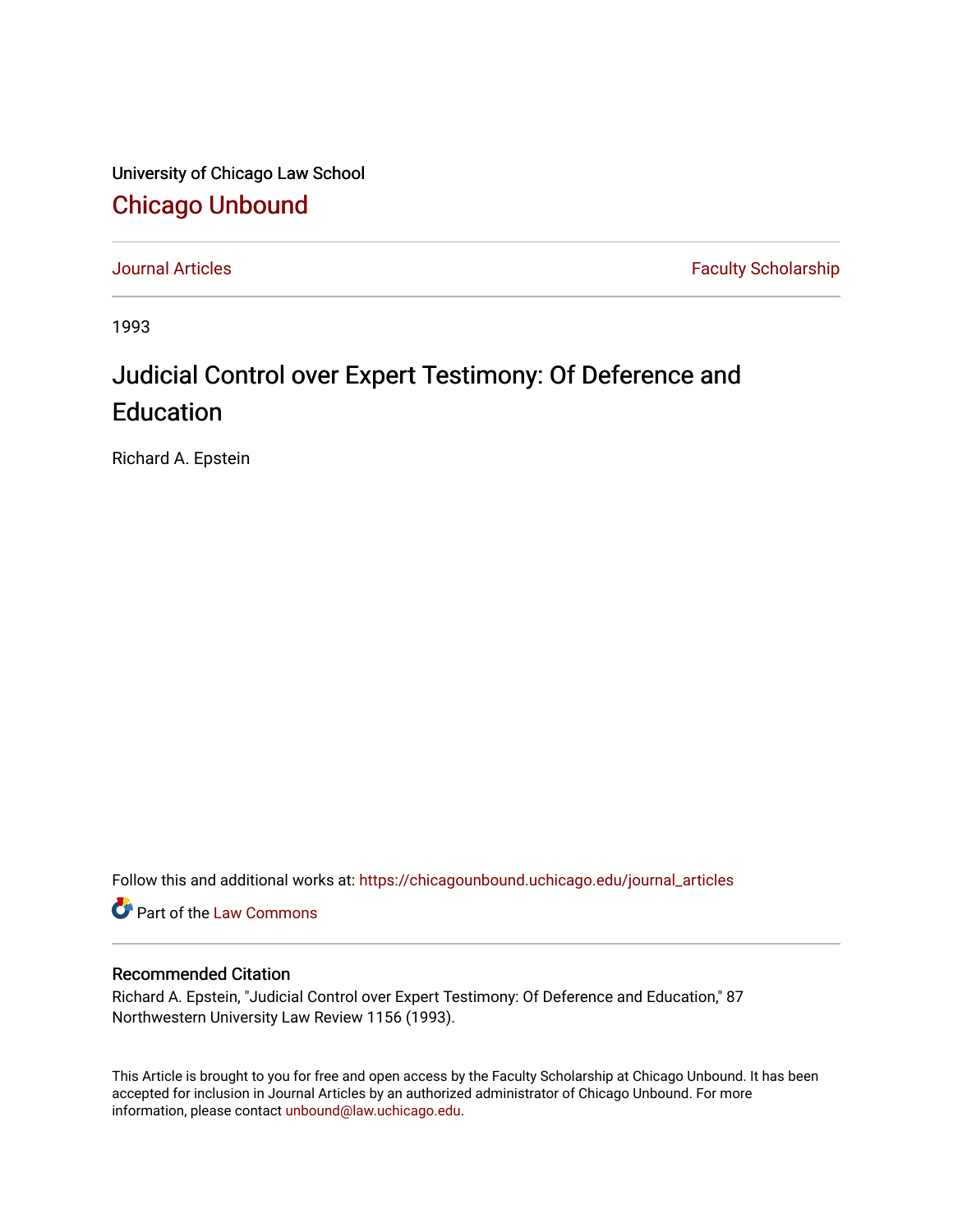# JUDICIAL CONTROL OVER EXPERT TESTIMONY: OF **DEFERENCE AND EDUCATION**

### *Richard A. Epstein \**

#### I. **EDUCATION OR DEFERENCE?**

In their illuminating paper,<sup>1</sup> Professor Ronald Allen and Mr. Joseph Miller identify the choice between education and deference as critical to formulating sound rules of expert testimony in modem civil litigation. Their analysis applies primarily to tort litigation, especially mass tort litigation, but its ramifications extend to all civil cases. Their general inquiry focuses around one general issue: Exactly what is the proper role of expert witnesses? Should the trier of fact treat the expert witness as an educator who supplies needed information and then make up its own mind about the case? Or should the trier of fact defer to the conclusions of the expert and not seek to educate itself on the underlying issues?

The educational view assumes that experts are there to fill the knowledge gap that confronts every trier of fact (judge or jury, but usually jury in the American context) in dealing with difficult technical matters. The expert's job is to explain to the jury the general principles of the relevant field and then to use those principles to interpret the particular facts at hand. Thereafter the jury is allowed as much (or as little) discretion as it has on any other question of fact. The experts, having done their job as educators, must withdraw from the field and leave the final deliberations to the jury. On this view, the legal constraints on the use of expert evidence are relatively small, for it is assumed that jurors are apt students, able to grasp the difficult concepts that experts teach, and to distinguish wheat from chaff. The trial judge therefore should exercise little control over the selection and behavior of experts, and the admissibility of evidence they offer. He should leave the task of deciding cases to the jury and not undertake to second-guess those outcomes from the bench.

The view demanding jury deference is more suspicious of what juries can and should do: on this view, the expert's function is to communicate

**<sup>\*</sup>** James Parker Hall Distinguished Service Professor of Law, The University of Chicago. I want to thank Ronald Allen for his useful comments on an earlier draft and Jay Wright for his usual able research assistance.

**<sup>1</sup>** Ronald J. Allen & Joseph **S.** Miller, *The Common Law Theory of Experts: Deference or Education?,* 87 Nw. U. L. REV. 1131 (1993).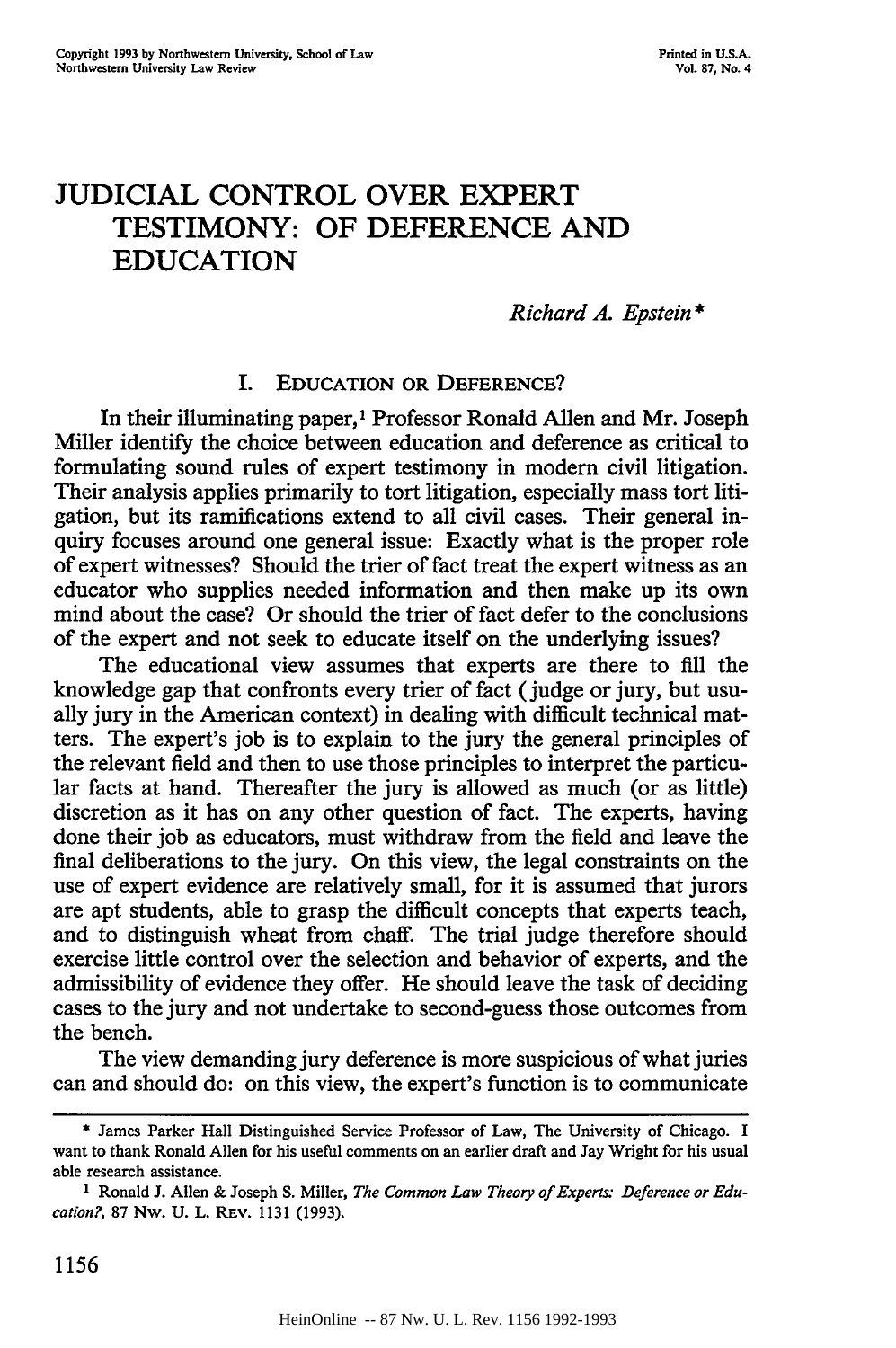knowledge of his own specialty to the jury, which is then obliged to defer to that expert judgment. The motivating force behind this view is that the expert comes before the jury not as an individual with a set of personal opinions about scientific principles and fact, but as the representative of a larger scientific community whose views are generally harmonious and well established. Because the rules of evidence are, or at least should be, designed to keep the marginal or charlatan witness from the stand, experts from each side of the case should testify on the basis of the same foundation of knowledge. The court should be unwilling to allow into evidence the testimony of any so-called expert who has not submitted his research to the normal process of peer review in scientific journals-a sound view whose impassioned modern champion is Peter Huber.<sup>2</sup> This position implies that there should be little disagreement between experts on many important cases within the system, so that most of these cases should not be brought at all, or if brought should be immediately resolved by summary judgment-which strikes me as the right result in many of the cases. Bendectin litigation,<sup>3</sup> pertussis litigation,<sup>4</sup> and the Agent Orange litigation<sup>5</sup> are representative of cases in which the use of expert witnesses has gone astray.

In their contribution to the ongoing debate, Allen and Miller take the position that it is not possible to make any clear resolution of the simmering disputes in the area unless and until one decides which view of expert witnesses should organize the field. In particular, they recognize that Rule 703 of the Federal Rules of Evidence impliedly adopts the educative view of expert witnesses when it allows experts not to disclose the facts or data on which their expert testimony rests.<sup>6</sup> Yet by the same token, they perceive that Rule 702 has a clear bias toward the educational function, which allows the general use of opinion evidence by expert witnesses to assist the jury in its role as trier of fact.7 In dealing with

*<sup>5</sup>See In re* "Agent Orange", 611 F. Supp. 1223 (E.D.N.Y. 1985).

*6 See* Allen & Miller, *supra* note 1, at 1137. This position seems ironic insofar as it suggests that one educates by not disclosing the foundations for an opinion.

Rule **703** provides:

The facts or data in the particular case upon which an expert bases an opinion or inference may be those perceived **by** or made known to the expert at or before the hearing. If of a type reasonably relied upon **by** experts in the particular field in forming opinions or inferences upon the subject, the facts or data need not be admissible in evidence.

**FED.** R. **EvID. 703.**

**7 Rule 702** provides:

**If** scientific, technical, or other specialized knowledge will assist the trier of fact to understand

<sup>2</sup> Peter Huber, *Junk Science in the Courtroom,* 26 VAL. U. L. REv. **723,** 736 (1992).

*<sup>3</sup>See In re* Richardson-Merrell, Inc. "Bendectin" Prods. Liab. Litig., 624 F. Supp. 1212 (S.D. Ohio 1985), *afl'd,* 857 F.2d 290 (6th Cir. 1988), *cert. denied sub nom.* Hoffman v. Merrell Dow Pharmaceuticals, Inc., **488** U.S. 1006 (1989); *see also* Huber, *supra* note 2, at 731.

*<sup>4</sup> See* James **D.** Cherry, *'Pertussis Vaccine Encephalopathy" It Is Time to Recognize It as the Myth That It Is, 263 J. AM. MED. ASS'N 1679-80 (1990).*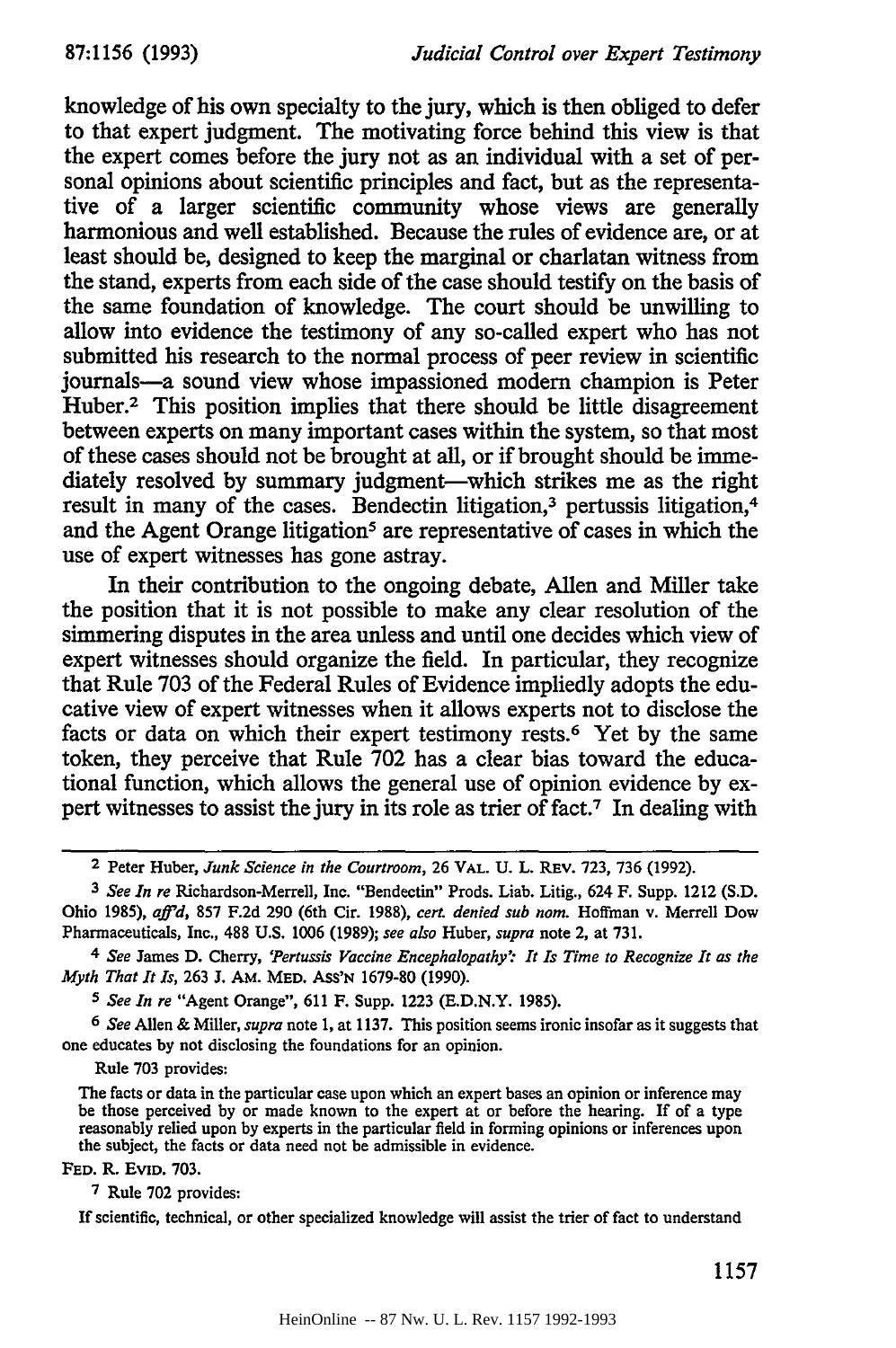the controversy over the familiar *Frye* rule,8 Allen and Miller find a bias in favor of the deferential rule to expert testimony because of the effort to keep from the jury many alternative positions that a jury might choose to hear if free to educate itself. They further claim that the Federal Rules of Evidence cannot be read to adopt *Frye* by silence if only because the Rules do not share *Frye's* deferential perspective.<sup>9</sup> Finally, Allen and Miller note that independently Huber and  $\overline{I}$  both take the same general point of view<sup>10</sup> and adopt a restrictive regime of expert witnesses-in part because of the fear of junk science on which Huber has written so much and in part because of the fear of bias and corruption to which I alluded.

In general, I think that Allen and Miller have asked some important questions about expert witnesses, but I think that their approach falters because it fails to separate three distinct questions of central importance in jury cases. The first question addresses how an expert should inform the jury on matters that are properly left for its decision. One possible approach could *require* the expert to lay the foundation for the particular conclusion that he reaches. The alternative is to allow the expert to testify only as to the conclusion based on experience. The first of these approaches is a call for education, and the second is one for deference.II A second, and related, question is in a sense the converse of the first. Should the expert be *allowed* to offer foundational evidence for his opinion, or should he be confined to conclusions based on the question at hand? Here it appears (with a little strain) that the first of these approaches is educational and the second is deferential. The third question, directed to admissibility, asks whether certain questions should be left to, or taken from, the jury. One could say that a deferential rule takes the question from the jury, which in a sense is bound to "defer" to the experts by ceding its role as trier of fact. The expert therefore educates the jury only when the jury is allowed to decide the case.

The choice between deferential or educational roles could be raised in any of these three contexts. But the issues involved are quite different, and it seems on balance unwise to conflate them. In this brief Essay I

the evidence or to determine a fact in issue, a witness qualified as an expert by knowledge, skill, experience, training, or education, may testify thereto in the form of an opinion or otherwise. FED. R. **EVID.** 702.

9 Allen & Miller, *supra* note **1,** at 1142. Learned opinion is divided on the subject. For an extended discussion of the question, concluding that the Federal Rules "neither incorporate nor repudiate" the *Frye* rule, see United States v. Downing, 753 F.2d 1224, 1235 (3d Cir. 1985) (Becker, J.).

**<sup>10</sup>**Allen & Miller, *supra* note **1,** at 1145. For my views, see Richard **A.** Epstein, *A New Regime for Expert Witnesses,* 26 VAL. U. L. REV. 757 (1992).

<sup>8 &</sup>quot;[W]hile courts will go a long way in admitting expert testimony deduced from a well-recognized scientific principle or discovery, the thing from which the deduction is made must be sufficiently established to have gained general acceptance in the particular field in which it belongs." Frye v. United States, 293 F. 1013, 1014 (D.C. Cir. 1923).

<sup>11</sup>*See* Allen & Miller, *supra* note 1, at **1133.**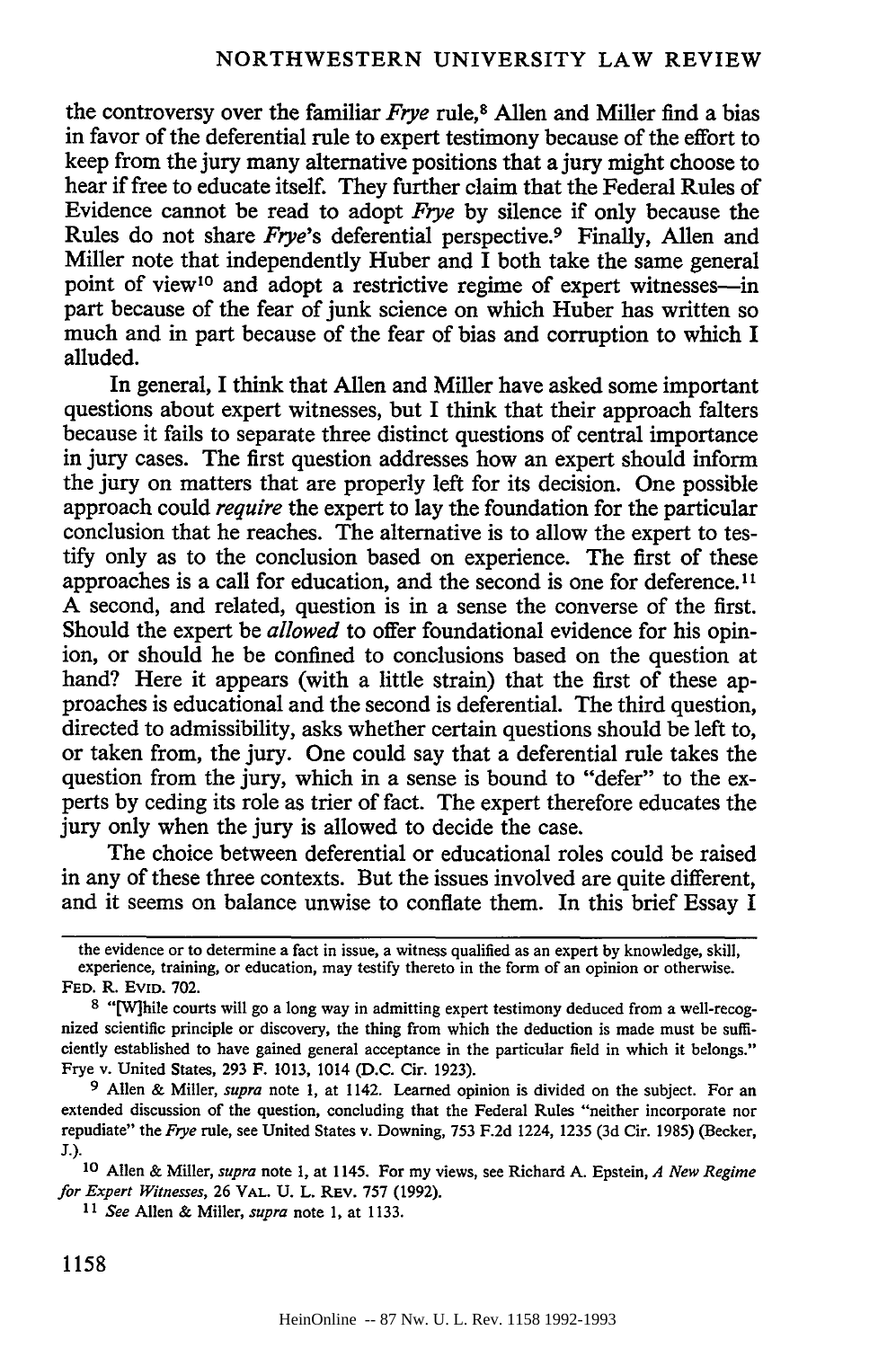shall address two of the issues that Allen and Miller address. Part II is concerned with the proper balance between deference and education; it compares the relative merits of categorical and case-by-case exclusions from evidence by analogy to the hearsay rules. Part III turns to the question of admissibility, and in particular to the question of whether or not the concerns with bias require the strong remedy of exclusion. Once these issues are separated from each other, the choice between deference and education is less critical to the discussion than Allen and Miller suppose.

# **II. FINDING THE BALANCE**

# *A. The Hearsay Analogy*

What is striking about the Allen and Miller position is that they do not take (except regarding Huber and me) any strong views on which alternative should be adopted, but are content to rest with the methodological observation that the cross-currents on expert witnesses cannot be resolved unless and until one adopts a uniform view. But why should that be the case? Suppose that both deference and education are appropiiate social objectives, but are often in conflict with each other: the goal at that point is to devise the best rule of evidence under the circumstances. In some cases, the subject matter may be so arcane that education becomes impossible and a more categorical approach is required. In other cases, the expert evidence may be on a subject on which juries can, and do, have common sense opinions where expert testimony is nonetheless relevant: at that point looking at the process as one of education is perhaps the wiser course of action. The amount of variation in the cases covered by Rules 702 and 703 is enormous, and it is highly unlikely that any uniform approach will not suffer from possible cross-pressures and counterexamples.

I think that it is possible to take the point one step further, and to claim that both points of view are necessarily permanent features of any system of fact-finding so long as the legal system maintains the distinction between matters of admissibility and matters going solely to the weight of the evidence. In order to see why this is the case, it is necessary to first ask why we have any rules on admissibility of evidence in the first place. In principle, if the quality of the evidence is manifestly suspect, then the jury could be allowed to hear it, only to reject it because of its utterly unpersuasive weight. Hearsay testimony could be subject to the same analysis: we could jettison the basic prohibition against admitting hearsay into evidence and stop worrying about its multiple exceptions.<sup>12</sup>

**<sup>12</sup> Indeed, Allen** claims that **the** erosion of **the** hearsay rule proceeded apace **even though** the rules of evidence in every jurisdiction provide for its preservation, albeit with multiple exceptions. *See* Ronald **J.** Allen, *The Evolution of the Hearsay Rule to a Rule of Admission,* **76 MINN.** L. **REv. 797 (1992).**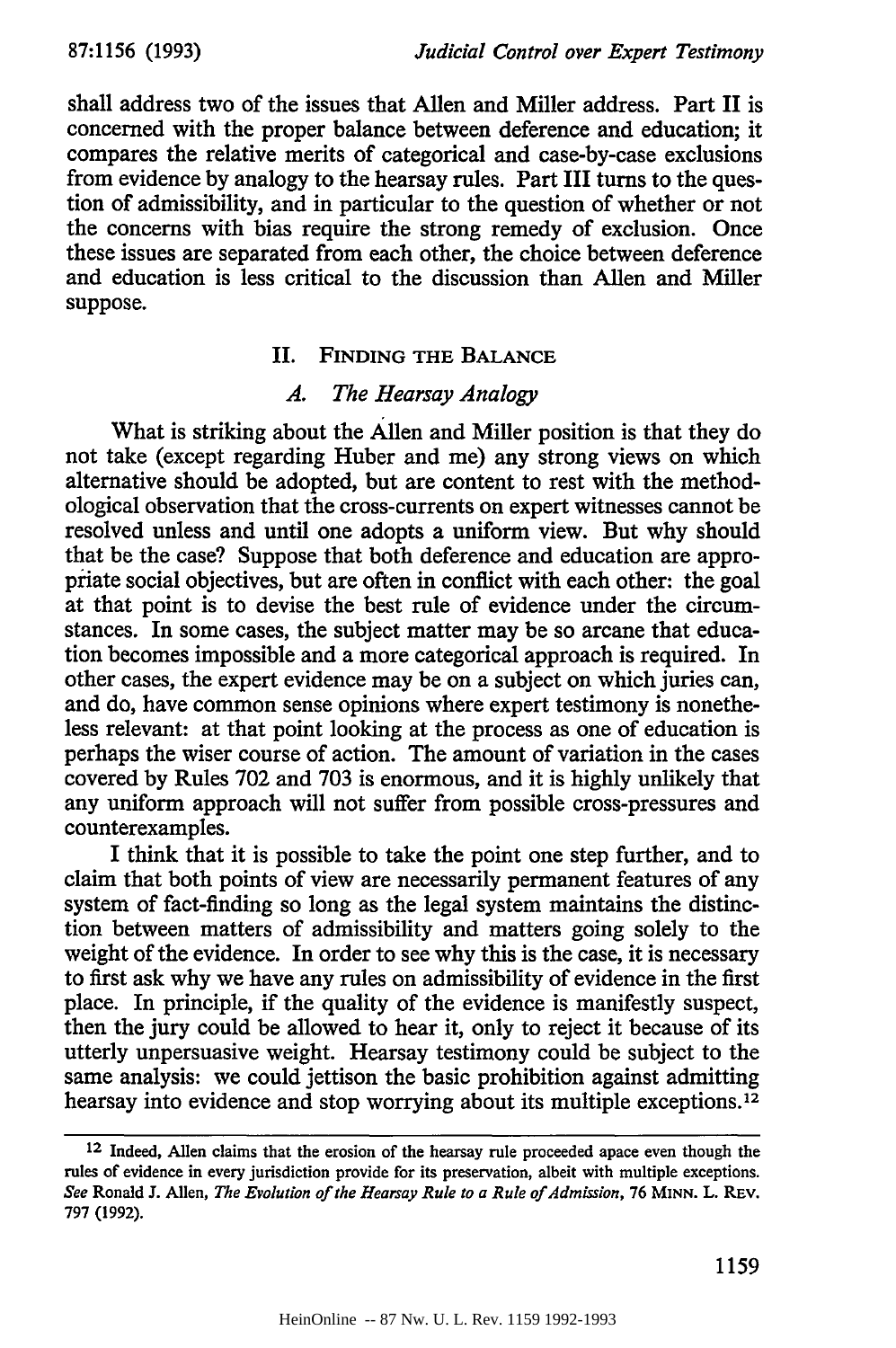The jury could then hear all hearsay evidence, and the opposing party could seek to undercut the strength of the evidence by laboriously showing each layer of hearsay on which the evidence rests. The law might be much simpler to articulate, but trials would be more complicated, given the sheer amount of evidence that would have to be presented and critiqued before the jury could reach its verdict—which on this view could never be overridden by a judge for any reason.

We do not have anything that remotely resembles this freewheeling system. Surely the reason must be that we think that there are at least some cases in which a categorical rule excluding certain evidence from the trier of fact is more likely to yield better results than a rule that treats all attacks as going to the weight of the evidence and never to its admissibility. One advantage of a system with categorical rules is that it creates a somewhat higher level of uniformity than is found under the freewheeling system of open admissibility. Some juries may rate errors in perception, sincerity, memory, and narration rather high, and discount the evidence entirely; others may think that, in this case, the fine personal qualities of a witness are sufficient for the jury to place great weight on the hearsay evidence. The want of uniformity leads to charges of inconsistency, and it opens the legal system to charges of favoritism. To be sure, a difference in outcome may make perfectly good sense when similarly situated parties adopt different strategies in response to a common problem. But differences in legal rulings in the face of identical strategies leave everyone uneasy, even if we cannot agree on the right result.

On a second front, the use of categorical rules should reduce the cost of operating the system, because the life history of each piece of hearsay evidence need not be extensively debated before deciding what should be done with it. Trials will be streamlined, and the more probative evidence (determined categorically) will receive the greater weight. And if the hearsay rule and its exceptions are chosen with sufficient care, then there should be high correlation between the classes of evidence admitted and the classes of evidence that are truly probative, resulting in better outcomes all the way around.

# *B. Expert Evidence: Too Much or Too Little?*

This analysis of the distinction between weight and admissibility ties into Allen and Miller's distinction between education and deference. Once it is decided that evidence will be admissible, then the function of the evidence must necessarily be educative because the jury can disregard the evidence in reaching its verdict. To say that the evidence should be treated as dispositive, so that the jury must defer to the party that has presented it, is to say that other evidence must be kept out. Thus, if both sides introduce expert evidence, what does it mean to adopt the deferential view if the jury has the power to decide *to which* view it wishes to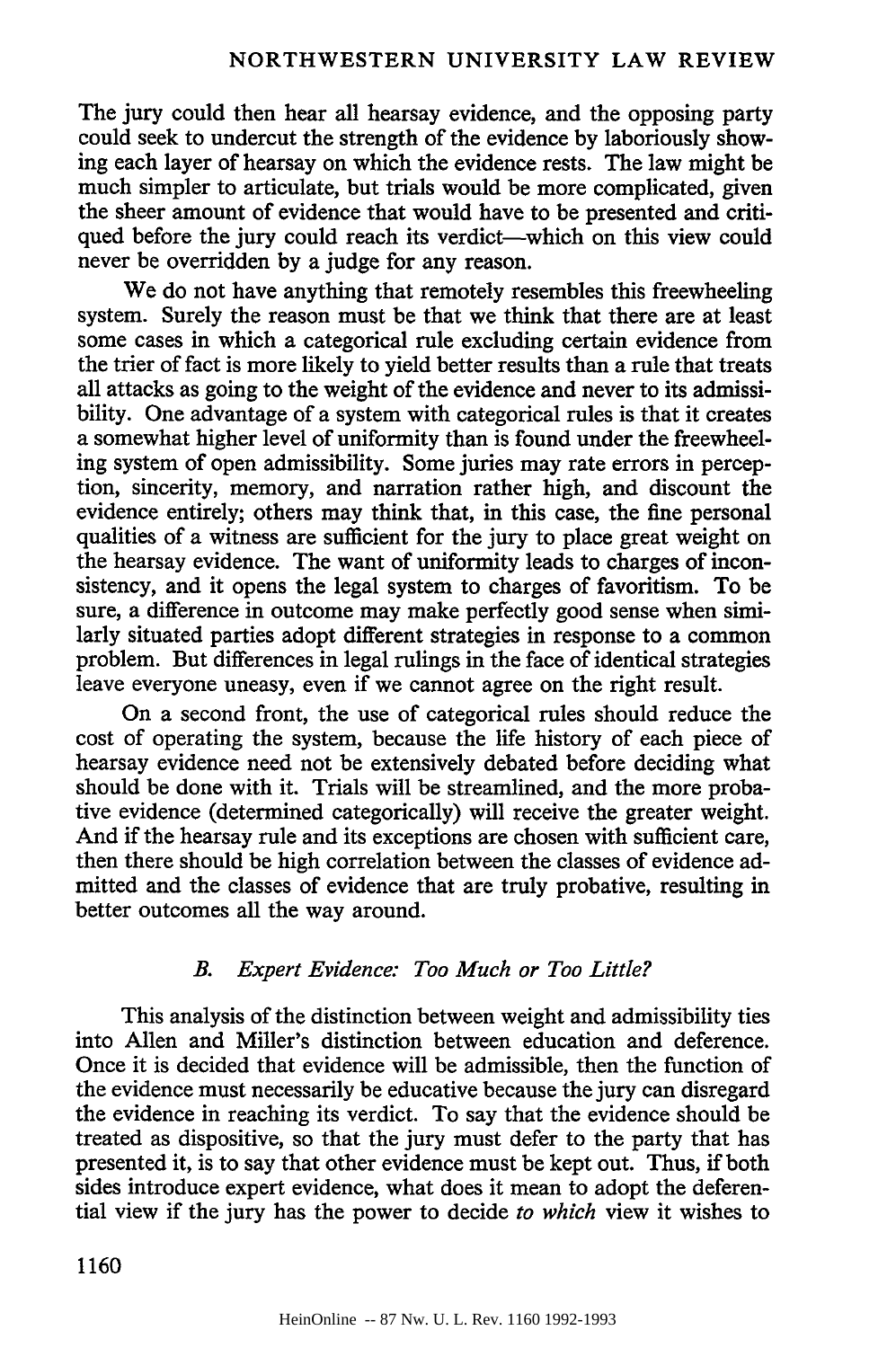defer?13 The only sensible distinction between deference and education that can be drawn is the case in which the judge says that this expert evidence is so weak and unreliable that it should be treated like gardenvariety hearsay and thus excluded. Consequently, we can decide on the educative value of evidence only if we can decide whether it is worth admitting the evidence in the first place. The basic inquiry, then, is to find those rules that permit the reliable sorting of expert testimony.

What legal rules are available to improve the quality of expert testimony? On this front, the question of what should be admitted into evidence raises rather different issues from those involved with the hearsay rule and its exceptions. Wholly apart from the question of bias (to which I shall return), the presentation of expert testimony raises important questions about the theory of knowledge, especially in those areas that are likely to be most crucial to litigation, namely, cases in which expert *judgment* is at issue. It is often difficult for experts, outside of the legal arena, to articulate the grounds on which their judgment rests. On biological or medical questions, for example, judgment often comes from an accretion of small bits of information into a whole that is more coherent than the sum of its parts.

Indeed, much of the work of Friedrich Hayek is dedicated to the proposition that forms of local knowledge, acquired by people in their own specialized line of business, may be more reliable than the rational arguments that outsiders to the business are so eager to make. So often we hear individuals in the trade flatly state without explanation that a suggestion won't work as proposed, while outsiders are all too willing to give finespun explanations for why the proposal will be successful. Such arguments are debates between rational discourse based on general theory and situation-bound judgments based on large bodies of unsystematized experiential data. Those who are best at the Socratic game (and guess what profession we come from!) may in fact provide far less reliable information than those with extensive experience, but with limited verbal facility. An ideal system of expert evidence would place the advantage with the person who has the knowledge, not the person who is able to speak with greater confidence or urbanity.

Rules like 702 and 703 might be defended on the ground that the reliance on inadmissible facts or data (Rule 703) or opinion evidence (Rule 702) suggests that such rules are motivated by the sole concern of reducing threshold barriers on admissibility of decisive testimony without extensive skirmishes that lay the foundation for critical conclusions

**<sup>13</sup>** "In a system designed to encourage deference, such as that embraced by Rule 703, *Frye* makes perfect sense. If fact finders must either defer to an expert or choose (unintelligently) between competing experts, some check on irrationality is necessary. *Frye* provides precisely that check." Allen & Miller, *supra* note 1, at 1142. What is odd about this passage is that the idea of deference presupposes that expert testimony has a necessary compulsion that flattens all in its way. How then can one merge the idea of uninformed choice with the idea of deference, as Allen and Miller presuppose?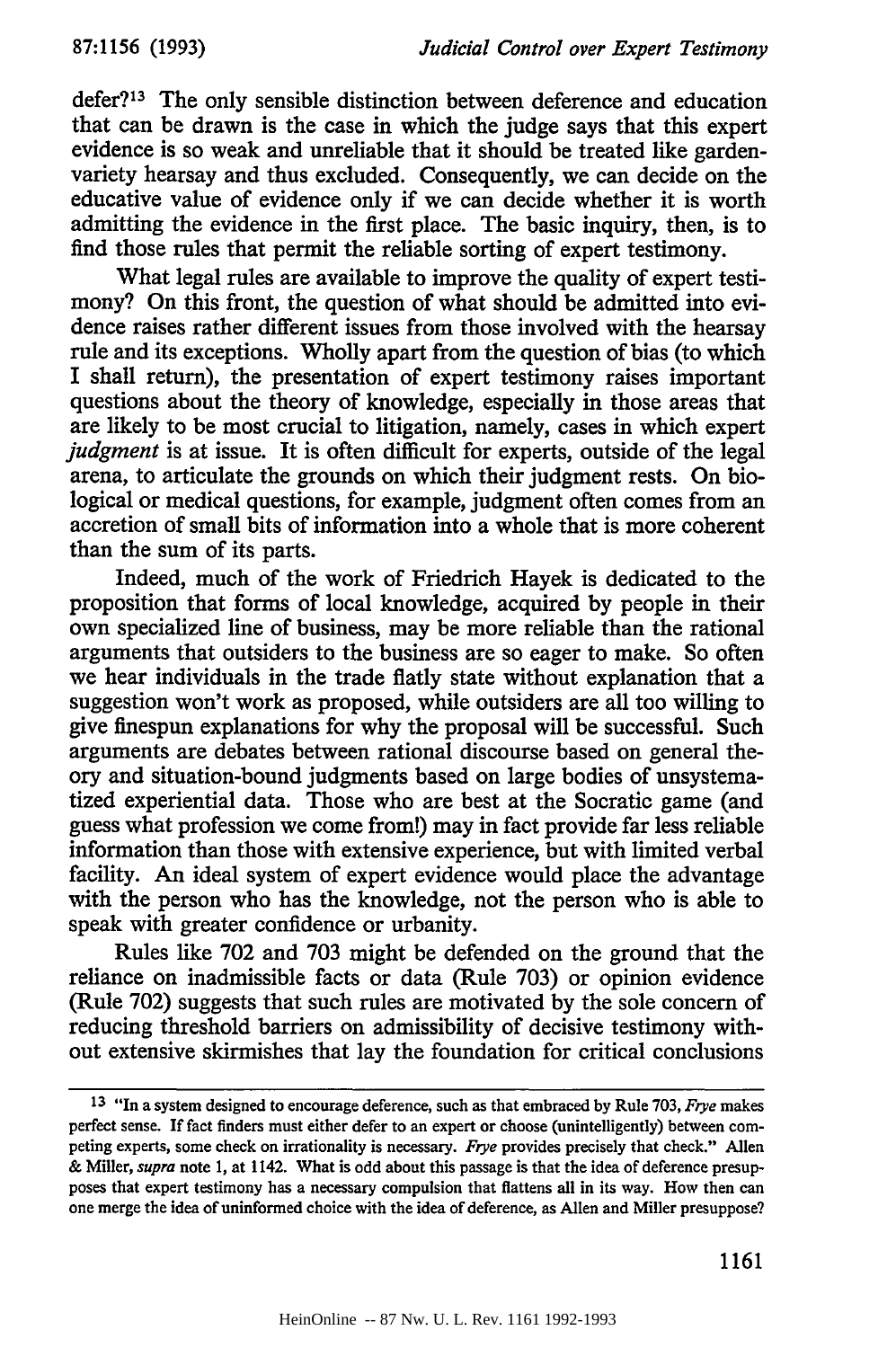of admissibility. The expert is not required to demonstrate the influence of each individual foundational case on the expert's current set of beliefs, nor to trace out the pattern of inference and observation that may be informed by a lifetime of work in a given area. All these issues are left to cross-examination where matters of weight can receive a more nuanced reading than matters of admissibility. One advantage of this system is that the opponent of the evidence may cull a few representative cases on which to base the cross-examination, instead of having the proponent of that evidence run through thousands of illustrations, many of which will never be in issue in the first place.

The tradeoff involved here does not appear to be one between deference and education, for the question does not concern what types of evidence are kept out, but what types of evidence are *not* required to be admitted. At this point, one asks whether the introduction of additional evidence as a matter of course is worth it: the new evidence leads one down all sorts of tangential paths. Certainly it is a fair question to ask whether cross-examination about an earlier incident that has helped form the expert's views leads us down a byway that lengthens the trial and diverts the jury from the main issue in the case. Rules 702 and 703 to this unpracticed eye apparently assume that the gains from judicial economy more than offset any loss in precision achieved by requiring foundational evidence for an expert opinion on some critical question of fact. Viewed in that way, these rules are more coherent than Allen and Miller suppose.

## III. THE PROBLEM **OF BIAS**

Other risks remain, however, for expert evidence as they do for hearsay. Do we believe that certain types of experts present such grave risks to the operation of the jury system that their testimony should be excluded altogether? The rules concerning the qualification of experts make sense for the same reasons as the hearsay exclusion. Uniform judgments are preferred to ad hoc ones. Quick and simple rules are preferred to endless disputations. And categorical rules are thought to yield more reliable results, in any event. Should some purported experts be excluded from testifying because their testimony is likely to make matters worse?

In dealing with this question, Allen and Miller take issue with the position adopted by Peter  $\text{Huber}^{14}$  and seconded by myself.<sup>15</sup> As is typical of our very different intellectual styles, Huber proceeds by amassing a large amount of anecdotal evidence on the conduct of certain trials, and concludes that vast amounts of junk science make their way into the courtroom where it does more harm than good. He speaks in this vein about trauma cancer cases as well as Agent Orange, Bendectin, and per-

<sup>14</sup> *See* Huber, *supra* note 2.

**<sup>15</sup>** Epstein, *supra* note 10, at 758-60.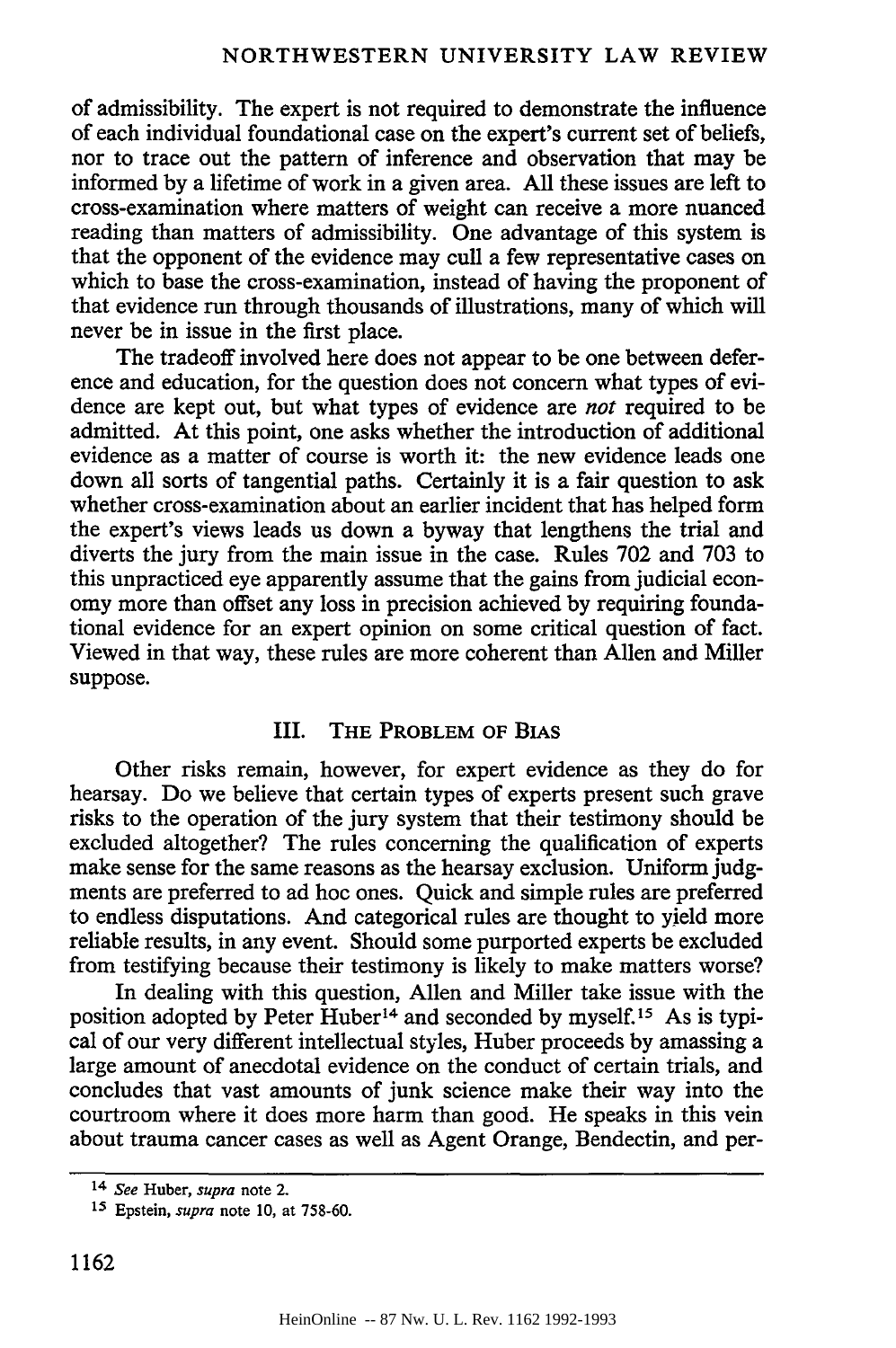tussis cases. In all these situations he perceives that rogue witnesses are allowed to testify against the weight of the professional evidence in the field and have more success (because they have some **success)** than they should ever be allowed. **My** own view, which parallels Huber's on this point, derives from a more abstract conviction that bias is an important consideration that has to be taken into account in setting evidentiary rules and that the close working relationship between experts and their clients threatens objectivity and neutrality, resulting in serious damage to the trial system. Allen and Miller are skeptical about this analysis and take the view that the jury is able to discount in advance any risk of bias that might creep into the testimony offered **by** an expert witness. Opposing lawyers can make it clear whether experts have a financial interest in the outcome of a case. They can bring out the fact that testimony has been rehearsed and that the same witness has worked for the same lawyers on numerous previous occasions. Given these techniques of crossexamination, Allen and Miller concluded that if my fears about expert evidence were true, then "it would be evidence of remarkable and disqualifying stupidity," for which they do not find any substantial evidence. **<sup>16</sup>**

In dealing with this response, I think that first it is important to note that Huber's anecdotal evidence is more discouraging than Allen and Miller allow. **17** The Bendectin cases largely proceeded on the work of a single expert witness, Dr. Alan K. Done, who, against the entire weight of evidence in the medical community, was willing to testify that Bendectin was a teratogen. He was able to persuade a jury as to the soundness of his judgment in one case; the jury's verdict was then upheld on the mistaken view that in cases of this sort there is a "classic battle of the experts... in which the jury must decide the victor."<sup>18</sup> A corporation can win an overwhelming proportion of the cases brought against it and still face financial ruin as a result of one groundless verdict.

It may well be that there are many individual cases in which competent experts testify on both sides of a difficult question of fact and where the success of each expert should depend largely on her persuasive power. Certainly I have no quarrel with allowing these cases to go forward, and I doubt that Huber does either. But in the mass tort setting, the inability to block the use of a dubious expert peddling a dubious theory can cause enormous social dislocations (as with Bendectin itself,

**<sup>16</sup>** Allen & Miller, *supra* note **1,** at 1146. Footnote **52** contains the qualification that **"[w]e** put aside pure questions of cost," *id.* at 1145 n.52, which is always a dangerous qualification, especially since their educational approach requires a lot more **by** way of legal tuition than does their deferential one.

**<sup>17</sup>** *See* Huber, *supra* note 2.

**<sup>18</sup>** Ferebee v. Chevron Chem. Co., **736 F.2d 1529, 1535 (D.C.** Cir. 1984). This language was picked up in the Bendectin decision of Oxendine v. Merrell Dow Pharmaceuticals, Inc., **506 A.2d 1100, 1110 (D.C. 1986),** although *Ferebee* itself has been disapproved. *See* Papas v. Upjohn, **926 F.2d 1019,** 1021 (11th Cir. **1991).**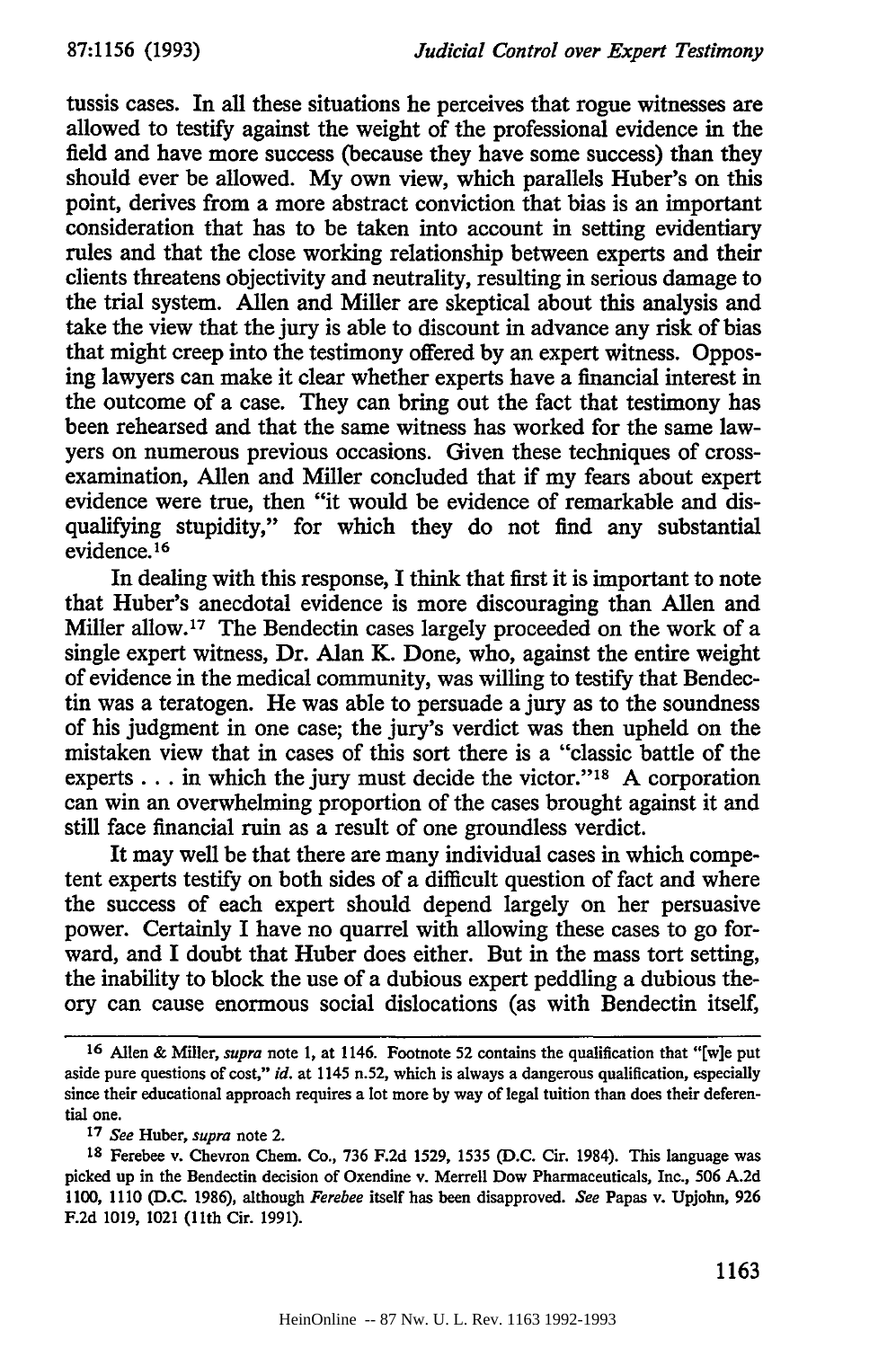withdrawn from the market because of litigation expenses and some liability verdicts).<sup>19</sup> In practice, the line between admission and weight of evidence is often as important as the line between summary judgment and jury trial. Where a party cannot get the summary judgment, the pressure to settle before trial becomes enormous, and so long as there is a two-horse race the settlement will not come at one cent on the dollar.

Nor does one have to assume that a jury is stupid or malicious to be uneasy about expert testimony. We do not make that assumption to exclude hearsay evidence, even though the opponent of hearsay evidence, if admissible, can cross-examine the witness on sincerity, perception, narration, and memory to his heart's content. Why then assume that a jury's native skepticism will be sufficient to discount bad expert testimony? The matters here are those of magnitude; even if a jury tries to discount evidence because of bias or connection, it may not be able to do its sums correctly, since it has little experience in the expert's field. In addition, at least one institutional obstacle makes the jury's task more difficult than it ought to be. In general, a jury is aware that there are some barriers to the introduction of quack evidence, but may well be unable to perceive how high those barriers are in the broad run of cases or how they operate in the confines of a particular case. The mere fact that expert evidence is let into a case signals to the jury that there will be a horse race worth running, and contests of that sort are never certainties.

Allen and Miller note that good lawyers can belittle weak expert evidence. But good lawyers ply their trade on both sides of these cases. If the opponent to the expert (usually the defendant) notes that the same witness has testified in fifty separate cases, then the good lawyer for the plaintiff knows the correct populist rhetoric to neutralize that bit of evidence: the unified stance of the profession has made it impossible for other experts to step forward and blow the whistle on the corrupt business structure on trial in this case. "Send them a message" is a refrain that echoes across the land. If the defense lawyer points out that the same witness has worked in fifty cases, the answer is, why not, since he has the expertise and has helped to prevail in other cases. In most cases, techniques of that sort will not work; the experts for the defense will have better evidence and will persuade a jury. But so long as the risk remains appreciable that this case will go the other way, getting past the admissibility hurdle could be worth millions of dollars in many important institutional settings. Having followed the Bendectin saga, I am hard pressed to share the optimism that Allen and Miller have on this issue, and I think that somewhat tougher standards on the admissibility of expert evidence are still welcome and needed today. It may just be that the rene-

**<sup>19</sup> See Lynch v.** Merrell-National **Lab., 830 F.2d 1190,** 1194 **(lst Cir. 1987)** ("[W]hile Bendectin usage declined from **1** million new therapy starts in **1979** to zero in 1984, there has been no change in the incidence of birth defects.") (citations omitted). The renewed judicial scrutiny in this case came too little, too late.